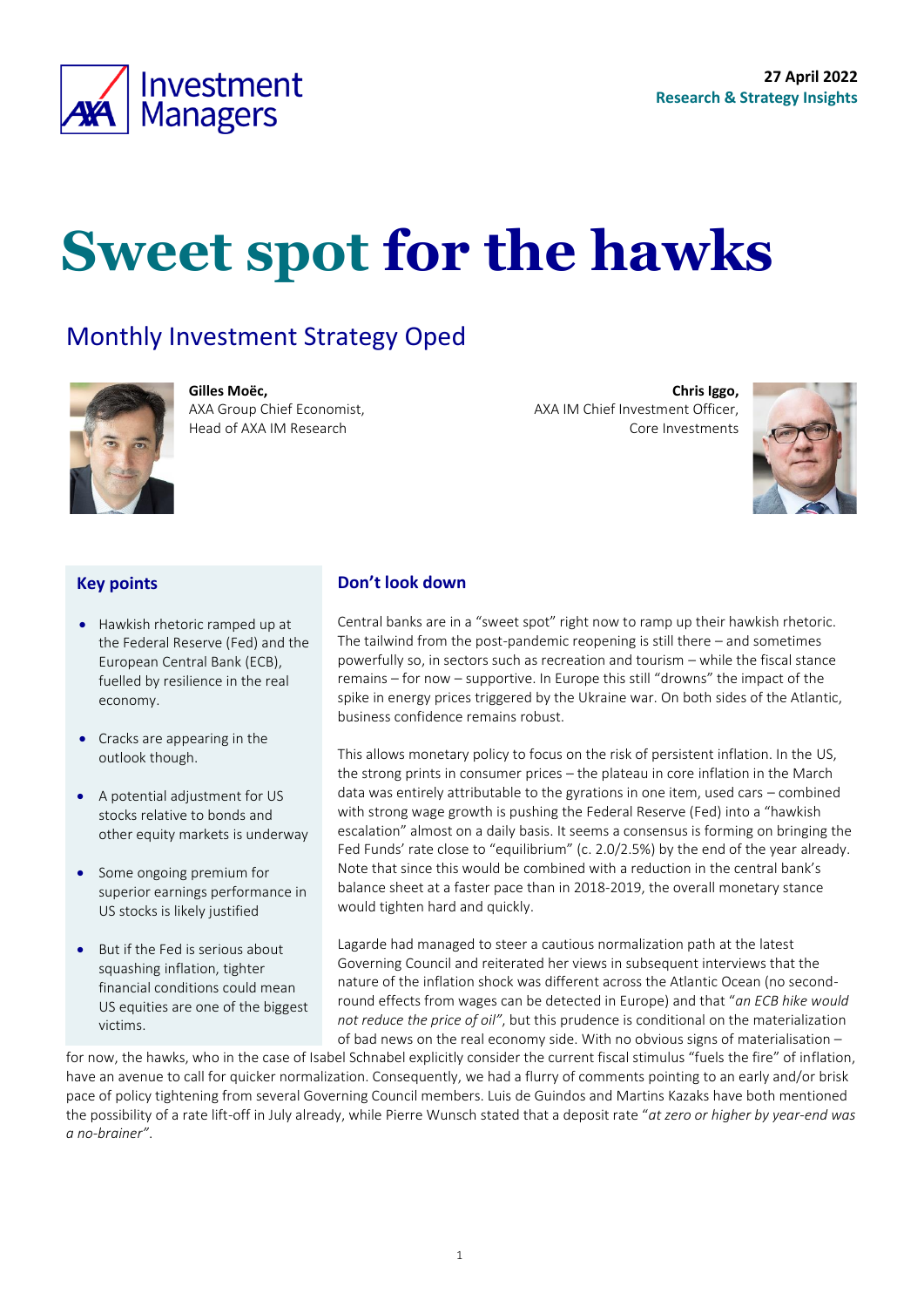Yet, we are starting to see some "cracks" in the dataflow in the US, as consumer confidence dives, reflecting the decline in real income. Indeed, even the spectacular acceleration in nominal wages is not keeping up with consumer prices. The Fed's rhetoric has already pushed market rates higher and with flagship mortgage rates now exceeding 5%, the flow of new property loans is decelerating quickly. In Europe, the resilience in the data is conditional on governments continuing to spend profusely to offset the rise in energy prices, which is going to be increasingly difficult as the support from the European Central Bank (ECB) via quantitative easing is close to its end.

Finally, the impact of the zero-Covid policy on China is becoming very visible, even if we are still a long way away from the collapse in activity seen in early 2020. Political authorities find themselves facing the same kind of trade-off western countries had to deal with over the last two years: opt for generalized lockdowns and accept a significant economic fallout or tolerate significant mortality. Since China has not materially tapped its "policy reserves", eschewing the kind of massive fiscal stimulus accommodated by monetary policy which has been generalized in the West, while a significant fraction of China's older population is not vaccinated, the choice should be obvious, and for now, restrictions remain severe. According to a Bloomberg article from 14 March, only 51% of people over the age of 80 have had two vaccinations and only a fifth have had a booster. For now, although consumption is struggling, taking services down, China's "producing machine" looks intact and trade data for March suggest the country remains able to meet world demand, which is good news for supply-side constraints in the developed nations. Still, if restrictions were to tighten further, it's difficult to imagine that manufacturing would not be affected as well.

Navigating the second half of the year may be more difficult for central banks. We would add that in the Euro area, fragmentation issues – in clear, a significant widening in sovereign spreads – may return as the ECB terminates QE. The bond market has welcome Christine Lagarde's readiness expressed at the last press conference to "design and deploy" antifragmentation weapons if and when necessary. She was remarkably guarded about the form that such programmes could take though. It's understandable given the technical and political difficulties already faced by the ECB in the past when designing tools to specifically address monetary policy transmission impairment, while it was preparing to normalize its stance. We go back in time to 2010/2012 and the debates around the Single Market Programme (SMP) and Outright Monetary Transactions (OMT). The latter – although never used – has been seen for 10 years as the "go to" anti-fragmentation weapon. But it is cumbersome, even if alternatives are not necessarily appealing. We note however that there is an imbalance between what the ECB is being asked to do – create more Ptolemaic circles around its core missions to deal with every shortcoming of monetary union – and the contribution from national governments. In 2012, the solution to the sovereign crisis did not come solely from the ECB, but also from the governments' capacity to put together new frameworks, such as the European Stability Mechanism (ESM). We continue to think that without an extension of Next Generation EU, the ECB may be forced into "half solutions", such as mobilizing the reinvestment from the QE programmes to support the most fragile signatures.

#### **The end of cheap money and the risk to US equities**

The post-Global Financial Crisis (GFC) delivered an unprecedented period of easy monetary policies. The key beneficiary of super-low interest rates and quantitative easing was the US equity market. It has significantly outperformed equity markets elsewhere in the world. The policy stance also shifted the traditional relationship between equities and bonds. It drove down the discount rate and guaranteed liquidity in bond markets, allowing equities to continuously re-rate without a financing constraint. Re-allocation away from ever lower yielding Treasury bonds into corporate debt was facilitated by the attraction of a credit spread backed by an implicit put option. Investors in multi-asset portfolios relied less and less on the traditional hedging characteristics provided by Treasuries as monetary policy itself provided the hedge. The result has been no lasting setback in US equity markets since the GFC. Is now the time we get one?

Inflation is now at its highest for decades. The era of cheap money is over and the US equity market is perhaps the most vulnerable to the change in regime. While QE was not confined to the US, it had more of an impact on equity valuations than anywhere else. In Europe, the ECB's QE was geared more toward staving off a sovereign debt crisis. In Japan, deflation predated the GFC so even with zero rates, nominal growth and earnings expectations were too low to generate decent returns in equities. It's true that equities have outperformed bonds in those regions and that the traditional cyclical relative performance between risk and risk-free assets was dampened by QE. The impact was the most extreme in the US. Today the gap between the forward earnings yields and the yield on 10-year Treasury note is just 2.5%, compared to an average of 4% over the last two decades. Elsewhere in the world, the gap is bigger – which is to say equity markets outside the US are relatively less expensive.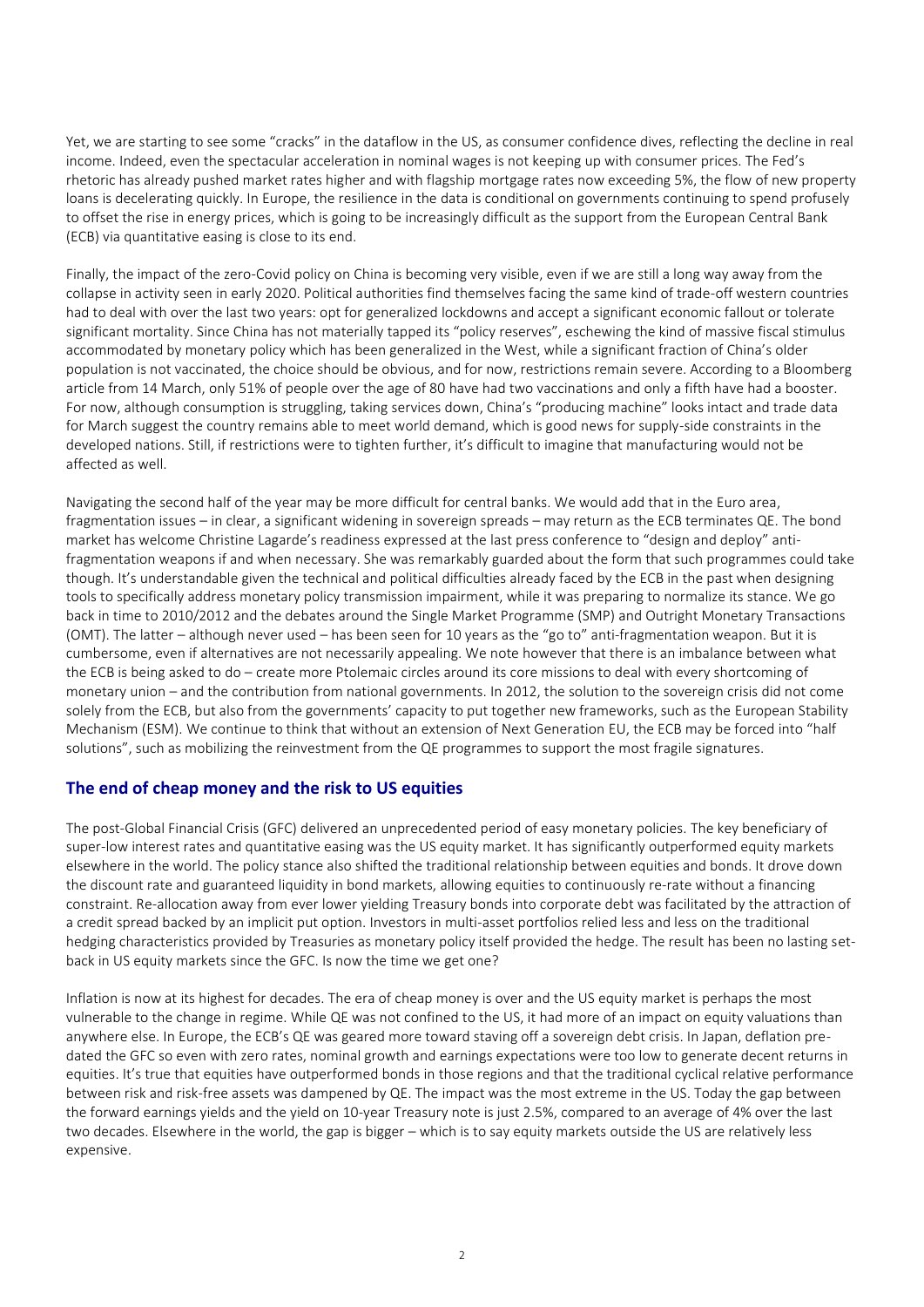Ben Bernanke famously once said if you reduce the discount rate to zero then the discounted value of future cash-flows goes to infinity. The pandemic took this to an extreme. The liquidity provided in early 2020 and the subsequent stimulus to demand from fiscal policy catapulted equity valuations to new highs. A potentially more significant equity correction after the 2015- 2018 tightening cycle was avoided by the rapid deployment of economic and market supportive measures once COVID became a major threat. But that was then and now the bond market is pricing in significant monetary tightening over the next year or so.

Inflation is the central problem for the Fed and, in the US at least, it is a demand as well as a supply problem. The Fed can't do anything about supply, but it can use monetary policy to slow demand. This is the key risk for the US equity market. If the Fed raises rates enough in the US to generate below trend-growth to reduce inflation, it will have a global impact. Corporate earnings will suffer, and equity markets will have both lower earnings and a higher discount rate to contend with.

We could see a return to the pre-GFC relationship between equities and risk-free rates. Yields are already almost as high as they were in the last monetary cycle. In the recessions that followed the 1999-2000 and the 2004-2006 tightening cycles, bonds significantly outperformed equities in the US and elsewhere [\(Exhibit 1Exhibit 1\)](#page-2-0). The sell-off in fixed income markets so far this year has raised the chance of something similar happening should monetary policy become restrictive and trigger a recession in the US. Of course, the starting point in terms of yield is much lower but in the absence of central bank ability to revive QE because of inflation, the potential for negative equity returns is clear.

<span id="page-2-0"></span>

Source: Bloomberg and AXA IM Research, 25 April 2022

The question for investors and asset allocators is whether the inflation problem is serious enough to call time on QE and the associated financial repression. If central banks lose their nerve, inflation will stay higher and that scenario deserves some consideration of what to hedge. We continue to see the benefit of having inflation-linked bonds in mixed portfolios given that inflation indexation is going to remain significant for a while. If tight labour markets, elevated energy and food prices and growing evidence of second-round inflation effects force central banks to really turn the monetary screws, then the risks are clear to see for equity investors.

Globally, equity markets outside of the US are less expensive. However, we note that earnings momentum is turning negative and 12-month forecast growth rates are coming down. Many markets have already corrected by more than 10% from their cyclical highs, some more than 20%. But the US market's correction has been limited in the context of how much superaccommodative policy in 2020 pushed up valuations. To some extent, the US market deserves a valuation premium given its historically superior earnings performance, which we expect to continue. However, this has increased in recent years and if the Fed really is serious about squashing inflation, the US equity market might well be the biggest victim.

### **[Download the full slide deck of our April](https://axa-im.com/sites/default/files/insight/pdf/axa-im-research-strategy-deck-en-2022-04.pdf) Investment Strategy**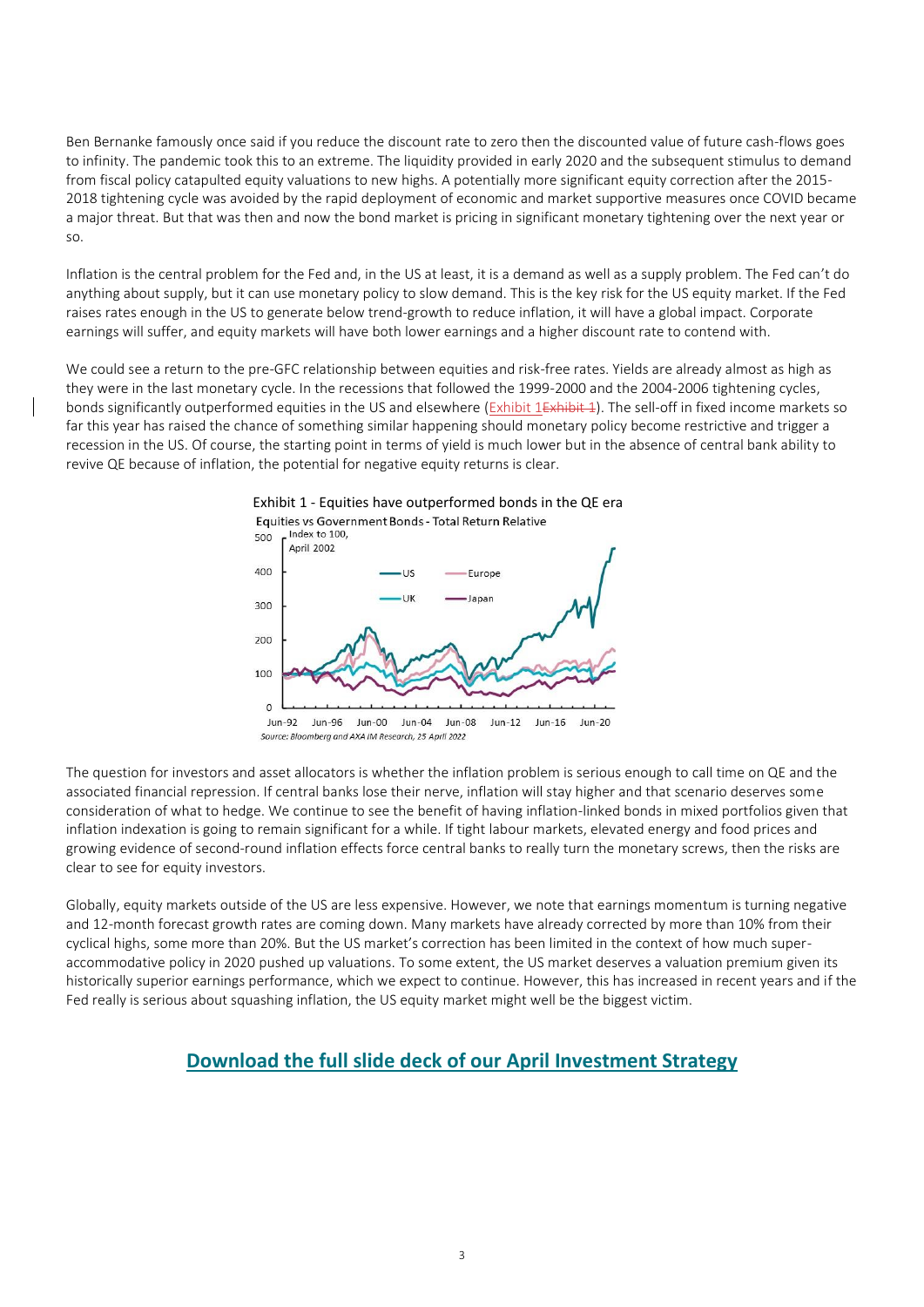### Recommended asset allocation

| <b>Asset Allocation</b>                                                                                                                |                     |             |
|----------------------------------------------------------------------------------------------------------------------------------------|---------------------|-------------|
| <b>Key asset classes</b>                                                                                                               |                     |             |
| Equities                                                                                                                               |                     |             |
| Bonds                                                                                                                                  |                     |             |
| Commodities                                                                                                                            |                     |             |
| Cash                                                                                                                                   |                     |             |
| <b>Equities</b>                                                                                                                        |                     |             |
| <b>Developed</b>                                                                                                                       |                     |             |
| Euro area                                                                                                                              |                     |             |
| UK                                                                                                                                     |                     |             |
| Switzerland                                                                                                                            |                     |             |
| US                                                                                                                                     |                     |             |
| Japan                                                                                                                                  |                     |             |
| <b>Emerging &amp; Sectors</b>                                                                                                          |                     |             |
| <b>Emerging Markets</b>                                                                                                                |                     |             |
| Europe Cyclical/Value                                                                                                                  |                     |             |
| Euro Financials                                                                                                                        |                     |             |
| European Auto                                                                                                                          |                     |             |
| <b>US Financials</b>                                                                                                                   |                     |             |
| US Russell 2000                                                                                                                        |                     |             |
| <b>Fixed Income</b>                                                                                                                    |                     |             |
| <b>Govies</b>                                                                                                                          |                     |             |
| Euro core                                                                                                                              |                     |             |
| Euro peripheral                                                                                                                        |                     |             |
| UK                                                                                                                                     |                     |             |
| US                                                                                                                                     |                     | $\Delta$    |
| <b>Inflation</b>                                                                                                                       |                     |             |
| US                                                                                                                                     |                     |             |
| Euro                                                                                                                                   |                     |             |
| <b>Credit</b>                                                                                                                          |                     |             |
| Euro IG                                                                                                                                |                     |             |
| US IG                                                                                                                                  |                     |             |
| Euro HY                                                                                                                                |                     |             |
| US HY                                                                                                                                  |                     |             |
| <b>EM Debt</b>                                                                                                                         |                     |             |
| EM bonds HC                                                                                                                            |                     |             |
| <b>Positive</b><br><b>Neutral</b><br>Last change<br>Legends<br><b>Negative</b><br>$Source: AVA IMAMagco Paccarch - Acof 26 April 2022$ | $\triangle$ Upgrade | ▼ Downgrade |

*Source: AXA IM Macro Research – As of 26 April 2022*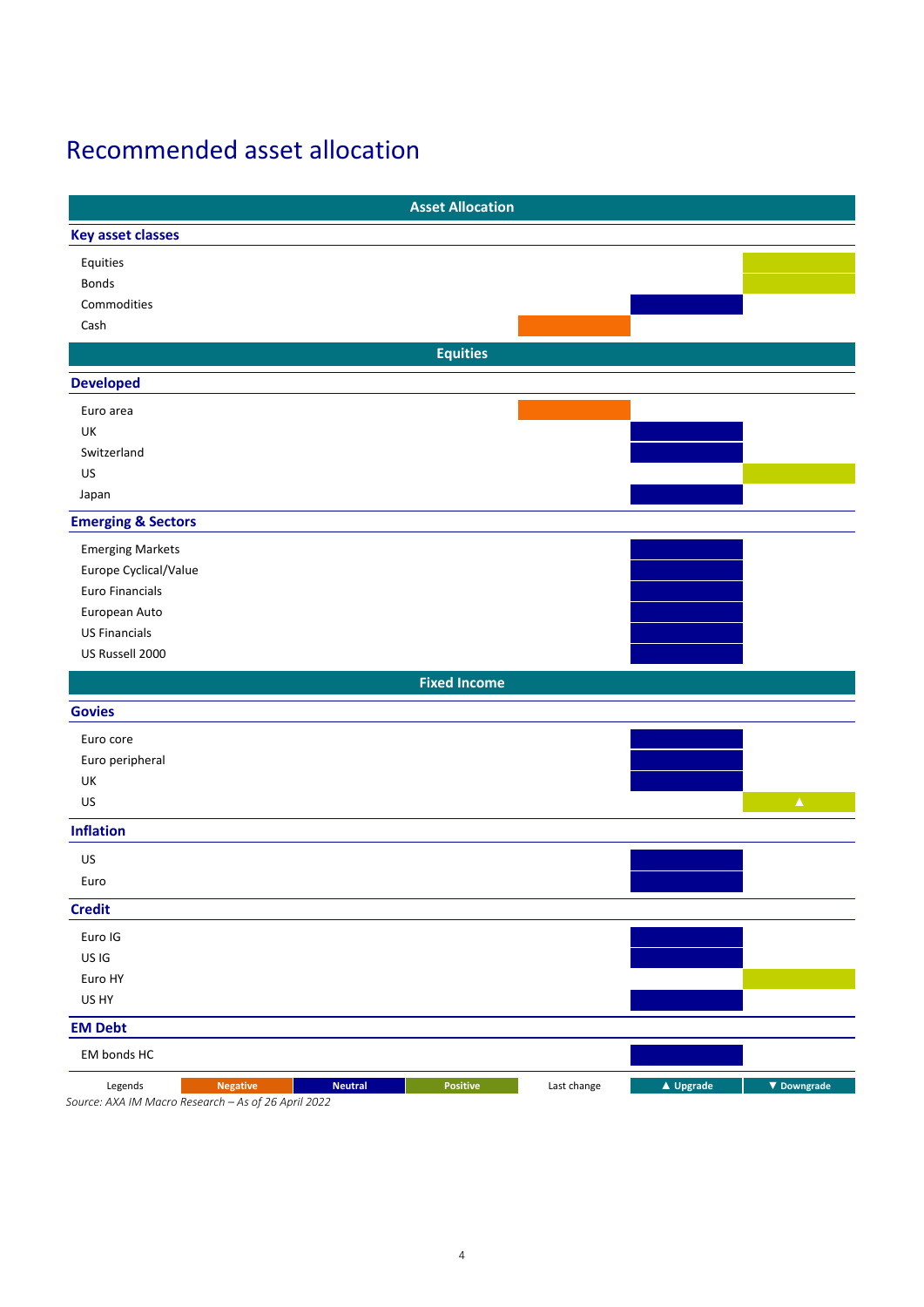## Macro forecast summary

| <b>Real GDP growth (%)</b> |         | 2021*         |                  | 2022*         |                  | 2023*         |                  |
|----------------------------|---------|---------------|------------------|---------------|------------------|---------------|------------------|
|                            | 2020    | <b>AXA IM</b> | <b>Consensus</b> | <b>AXA IM</b> | <b>Consensus</b> | <b>AXA IM</b> | <b>Consensus</b> |
| <b>World</b>               | $-3.1$  | 5.4           |                  | 3.0           |                  | 2.9           |                  |
| <b>Advanced economies</b>  | $-5.0$  | 3.4           |                  | 1.9           |                  | $1.2$         |                  |
| <b>US</b>                  | $-3.4$  | 5.5           | 5.6              | 2.8           | 3.3              | 1.6           | 2.4              |
| EMU-4                      | $-7.4$  | 5.0           |                  | 2.2           |                  | $1.2$         |                  |
| Germany                    | $-4.9$  | 2.8           | 2.7              | $1.2$         | 2.4              | $1.7$         | 2.6              |
| France                     | $-8.0$  | 7.0           | 6.6              | 2.7           | 3.3              | 1.0           | 1.7              |
| Italy                      | $-9.0$  | 6.5           | 6.3              | 2.3           | 3.4              | 0.6           | 2.0              |
| Spain                      | $-10.8$ | 5.0           | 4.7              | 3.5           | 5.1              | 1.6           | 3.4              |
| Japan                      | $-4.9$  | 1.7           | 1.8              | 1.8           | 2.3              | 2.1           | 1.8              |
| <b>UK</b>                  | $-10.0$ | 7.2           | 7.0              | 3.8           | 3.9              | 0.6           | 1.6              |
| Switzerland                | $-2.5$  | 3.5           | 3.5              | 2.0           | 2.7              | 1.3           | 1.7              |
| Canada                     | $-5.2$  | 4.4           | 4.6              | 3.3           | 3.8              | 2.5           | 2.9              |
| <b>Emerging economies</b>  | $-1.9$  | 6.6           |                  | 3.6           |                  | 4.0           |                  |
| Asia                       | $-0.7$  | 6.8           |                  | 4.8           |                  | 5.1           |                  |
| China                      | 2.2     | 7.9           | 8.0              | 4.5           | 5.0              | 5.2           | 5.2              |
| South Korea                | $-0.9$  | 4.0           | 4.0              | 2.0           | 3.0              | 2.0           | 2.6              |
| Rest of EM Asia            | $-4.2$  | 5.9           |                  | 5.5           |                  | 5.2           |                  |
| LatAm                      | $-7.0$  | 6.9           |                  | 2.6           |                  | 2.6           |                  |
| <b>Brazil</b>              | $-3.9$  | 4.8           | 4.7              | 0.9           | 0.5              | 1.9           | 1.6              |
| Mexico                     | $-8.5$  | 4.8           | 5.6              | 2.4           | 1.9              | 2.2           | 2.3              |
| <b>EM Europe</b>           | $-2.0$  | 6.7           |                  | $-0.2$        |                  | 1.0           |                  |
| Russia                     | $-2.7$  | 4.7           |                  | $-7.0$        |                  | $-3.0$        |                  |
| Poland                     | $-2.5$  | 5.8           | 5.3              | 4.2           | 4.0              | 3.3           | 3.5              |
| Turkey                     | 1.8     | 11.5          | 9.9              | 3.9           | 2.3              | 3.4           | 2.9              |
| <b>Other EMs</b>           | $-2.5$  | 5.4           |                  | 3.0           |                  | 3.0           |                  |

*Source: Datastream, IMF and AXA IM Macro Research − As of 25 April 2022* \* Forecast

| <b>CPI Inflation (%)</b>  | 2020   | 2021*         |           | 2022*         |                  | 2023*         |                  |
|---------------------------|--------|---------------|-----------|---------------|------------------|---------------|------------------|
|                           |        | <b>AXA IM</b> | Consensus | <b>AXA IM</b> | <b>Consensus</b> | <b>AXA IM</b> | <b>Consensus</b> |
| <b>Advanced economies</b> | 0.7    | 3.2           |           | 5.9           |                  | 2.8           |                  |
| US.                       | 1.2    | 4.7           | 4.6       | 7.0           | 6.6              | 3.8           | 3.0              |
| Eurozone                  | 0.3    | 2.6           | 2.5       | 6.1           | 5.7              | 2.1           | 2.1              |
| Japan                     | 0.0    | $-0.2$        | $-0.2$    | 2.2           | 1.4              | 1.0           | 0.9              |
| UK                        | 0.9    | 2.6           | 2.5       | 7.3           | 6.7              | 3.5           | 3.6              |
| Switzerland               | $-0.7$ | 0.5           | 0.5       | 2.0           | 1.8              | 1.0           | 0.7              |
| Canada                    | 0.7    | 3.4           | 3.4       | 5.9           | 5.1              | 3.2           | 2.6              |

*Source: Datastream, IMF and AXA IM Macro Research − As of 25 April 2022* \* Forecast

These projections are not necessarily reliable indicators of future results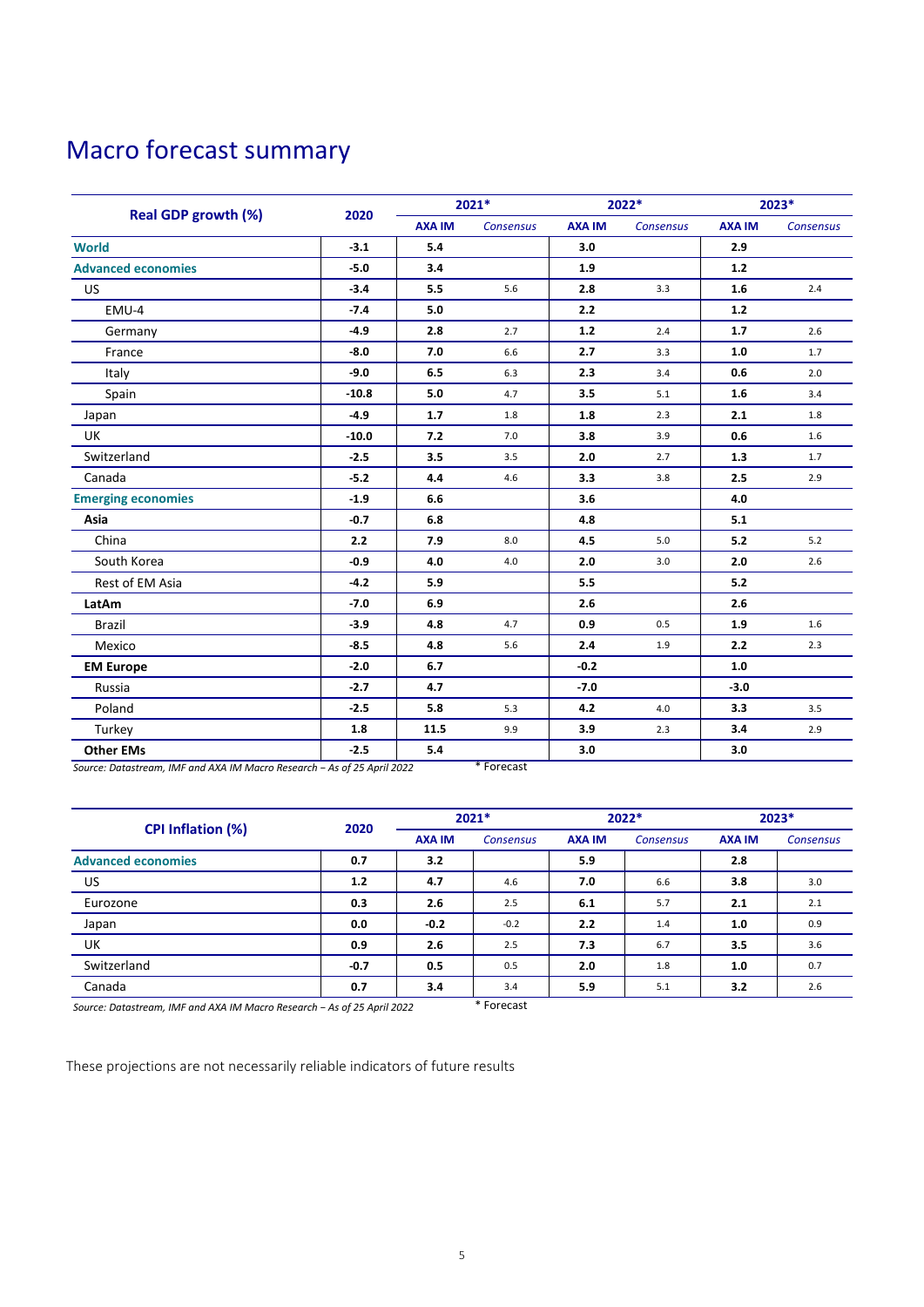## Forecast summary

|                            |       | <b>Central bank policy</b><br>Meeting dates and expected changes (Rates in bp / QE in bn) |                   |                    |              |                                         |
|----------------------------|-------|-------------------------------------------------------------------------------------------|-------------------|--------------------|--------------|-----------------------------------------|
|                            |       | <b>Current</b>                                                                            | 01-22             | $Q2-22$            | Q3-22        | Q4-22                                   |
| <b>United States - Fed</b> | Dates |                                                                                           | 25-26 Jan         | $3-4$ May          | 26-27 July   | $1-2$ Nov                               |
|                            |       | $0 - 0.25$                                                                                | 15-16 Mar         | 14-15 June         | 20-21 Sep    | 13-14 Dec                               |
|                            | Rates |                                                                                           | $+0.25(0.25-0.5)$ | $+0.50(1.25-1.50)$ |              | $+0.25$ (1.75-2.00) $+0.25$ (2.25-2.50) |
| Euro area - ECB            | Dates |                                                                                           | 03 Feb            | 14 April           | 21 July      | 27 Oct                                  |
|                            |       | $-0.50$                                                                                   | 10 Mar            | 9 June             | 8 Sep        | 15 Dec                                  |
|                            | Rates |                                                                                           | unch (-0.50)      | unch (-0.50)       | unch (-0.50) | $+0.25$ (-0.25)                         |
| Japan - BoJ                | Dates |                                                                                           | 17-18 Jan         | 27-28 April        | 20-21 July   | 27-28 Oct                               |
|                            |       | $-0.10$                                                                                   | 17-18 Mar         | 16-17 June         | 21-22 Sep    | 19-20 Dec                               |
|                            | Rates |                                                                                           | unch (-0.10)      | unch (-0.10)       | unch (-0.10) | unch (-0.10)                            |
| UK - BoE                   | Dates |                                                                                           | 3 Feb             | 5 May              | 4 Aug        | 3 Nov                                   |
|                            |       | 0.75                                                                                      | 17 Mar            | 16 June            | 15 Sep       | 15 Dec                                  |
|                            | Rates |                                                                                           | $+0.5(0.75)$      | $+0.5(1.25)$       | unch (1.25)  | unch (1.25)                             |

*Source: AXA IM Macro Research - As of 25 April 2022*

These projections are not necessarily reliable indicators of future results